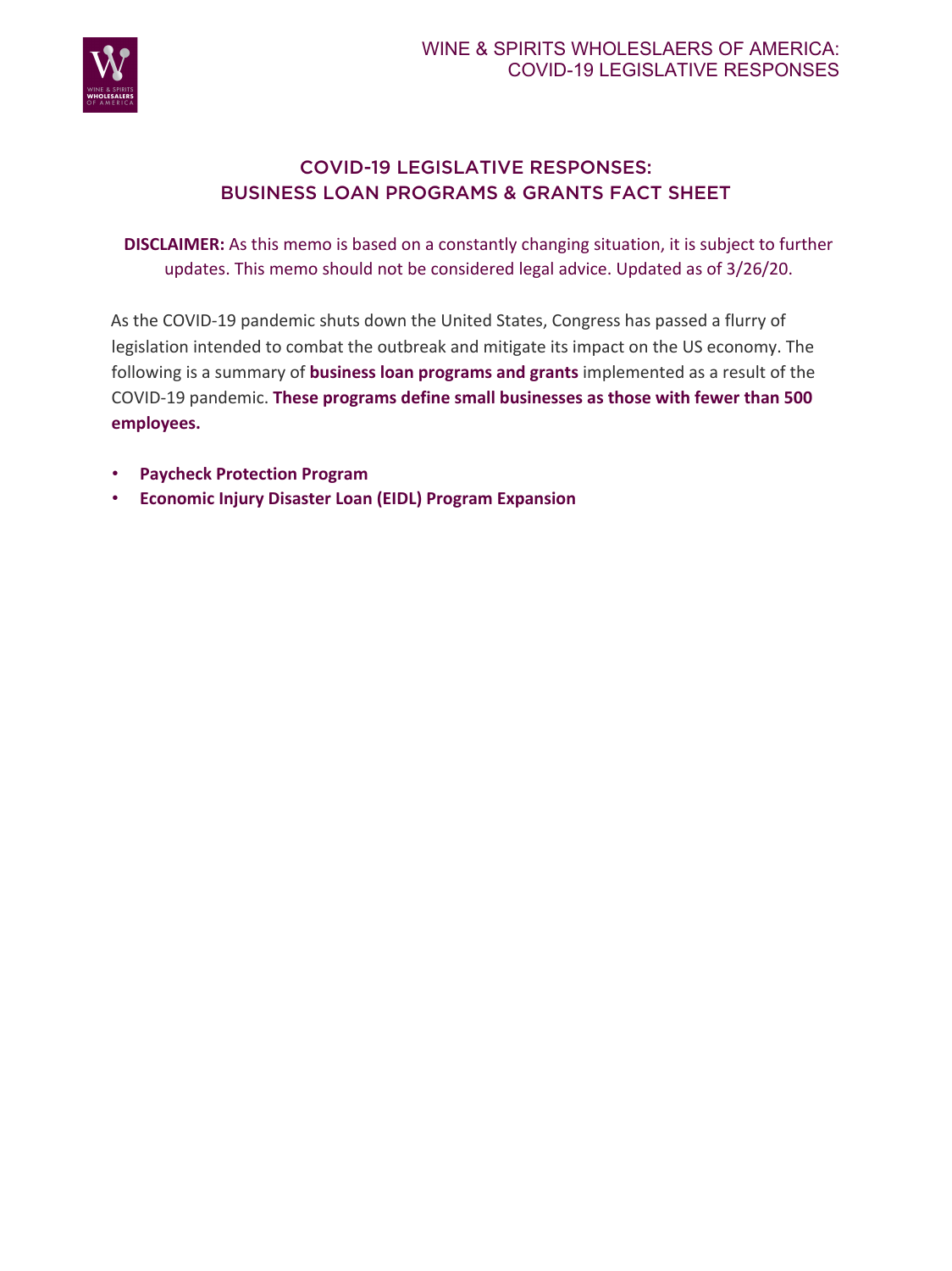

# COVID-19 LEGISLATIVE RESPONSES: PAYCHECK PROTECTION PROGRAM

In effect through June 30, this program would provide eligible businesses with governmentbacked interruption loans, which could then be forgiven based on the borrower keeping its employees on payroll. The following analysis is based on the language as it appears in the latest version of the legislation.

The Paycheck Protection Program provides funding for eligible businesses to survive during these troubled times, as well as an incentive to maintain employment levels. The benefits of this program include:

- **A flexible loan to cover operating expenses:** The program would provide a loan equal to 10 weeks of a company's payroll, up to \$10 million. This could be used to pay the payroll, rent, and utilities that allow a small business to keep its doors open.
- **Loan forgiveness:** Borrowers could have eight weeks of payroll, rent, mortgage payments, and utility forgiven if they maintain their workforce. Loan forgiveness is reduced relative to any layoffs or salary deductions.
- **Incentives to rehire:** While reductions in workforce usually result in a reduction in loan forgiveness, the legislation allows companies that already laid off workers to rehire them while still benefitting from full loan forgiveness.
- **Broadened eligibility:** Participation in the program is open to all businesses and 501(c)3 nonprofits with fewer than 500 employees or that meet SBA's small business criteria, as well as independent contractors. In order to account for COVID-19's disproportionate impact on the restaurant and hospitality sectors, individual locations of companies in those sectors will also be eligible.
- **Streamlined application process**: The program operates directly through financial institutions, with the government waiving many requirements normally associated with such loans in order to provide small businesses relief as fast as possible. Applicants are not required to demonstrate any specific hardship, only make a good faith certification of the loan's necessity and that it will be used to retain workers.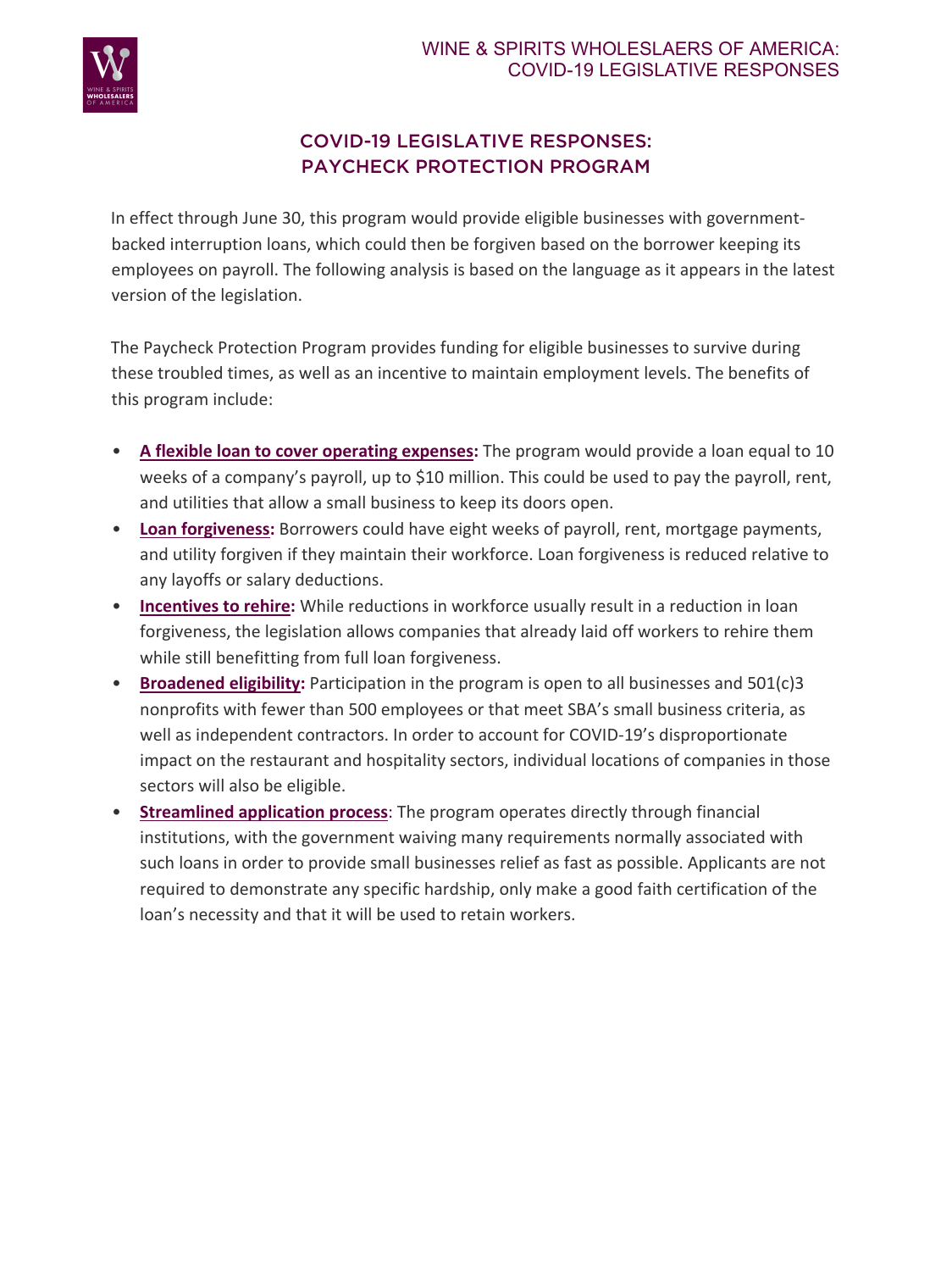

# COVID-19 LEGISLATIVE RESPONSES: PAYCHECK PROTECTION PROGRAM FAQs

## **How does my company participate in the program?**

The Paycheck Protection Program operates via the Small Business Administration's existing 7(a) lending program, through which SBA offers guarantees on loans made by participating financial institutions. Applicants apply for a 7(a) guarantee directly through a participating financial institution, and, if approved, receive an SBA guarantee on their loan.

Under this program, approved lenders will be directly delegated the authority to approve loan and forgiveness applications based on the determination that a borrower was in business on February 15 and paid employees or contractors. It remains to be seen how SBA will otherwise reorganize the 7(a) process in order to accommodate this massive expansion. While some insight into what this will look like can be gleamed from the current 7(a) process—which requires several dozen pieces of documentation ranging from resumes to financial statements and can take several months—it is expected that implementing guidance from SBA will streamline this process substantially.

For this reason, it is difficult to estimate what the exact mechanics of the process will be for small businesses until SBA issues guidance. As of now, it is only clear that borrowers have to certify that the current public health crisis makes the loan necessary for their continued operations, and that they will use the loan to maintain their previous average number of monthly full-time equivalent employees. This good faith certification is in contrast with any specific demonstration of need, which could have slowed down the application process. On a positive note, the legislation does outline several measures that would expedite the rollout of the program, including:

- Waiving application fees.
- Reimbursing financial institutions for processing applications.
- Extending participation to additional lenders.
- Waiving the requirement that an applicant cannot find credit elsewhere.
- Waiving requirements for collateral and personal guarantees.

# **What documents do I need to present to my financial institution?**

Borrowers should expect to submit documentation such as payroll numbers demonstrating their eligibility to participate in the program. Additionally, the legislation explicitly requires contractors and sole proprietors to establish their eligibility with payroll tax filings, Form 1099MISC, and documentation of income and expenses.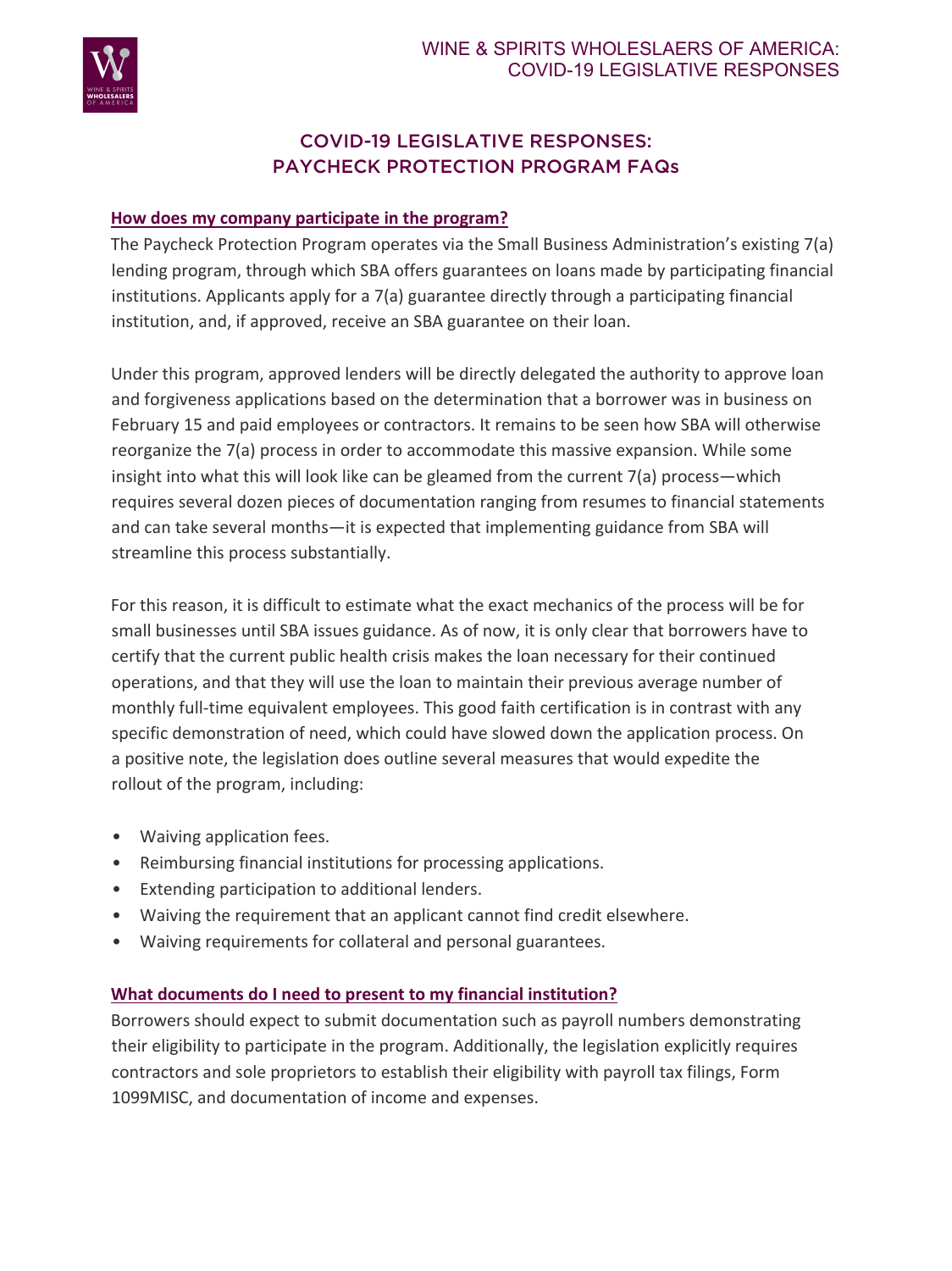

## **How do I determine if my business is eligible?**

Participation in the Paycheck Protection Program is open to businesses, 501(c)3 nonprofits, and veterans' organizations that have fewer than 500 employees or meet one of SBA's industryspecific small business thresholds – found here. Sole proprietors, independent contractors, and some other self-employed individuals are also eligible.

Additionally, restaurants and hospitality businesses with multiple locations are eligible, so long as they have fewer than 500 employees per location. Affiliation rules are waived for restaurants and hospitality locations with fewer than 500 employees, franchises, and businesses financed by small business investment companies.

#### **What expenses are covered?**

SBA will offer a 100 percent guarantee on a loan amounting to the recipient's average monthly payroll costs over the previous year, times 2.5. In other words, this loan amounts to two and a half months of payroll costs. The maximum loan amount is \$10 million.

For the purposes of loan amount and forgiveness (see below), payroll is defined as consisting of: (1) salary, wage, commission, or similar compensation; (2) cash tip or equivalent; (3) payment for vacation, parental, family, medical, or sick leave; (4) dismissal or separation pay; (5) health care or retirement benefits; (6) state and local payroll taxes; and (7) payments to sole proprietors and independent contractors that are a wage, commission, income or otherwise net earnings from self-employment. The calculation of payroll costs excludes compensation to employees exceeding \$100,000 on an annualized basis, federal payroll taxes, compensation to employees residing outside the United States, and leave for which the employer is receiving a tax credit under the "Phase II" coronavirus response.

While loan amount is calculated based on payroll costs, the loan itself can be used for a variety of essential business expenses including payroll, rent, mortgage interest, interest on debts, and utilities.

### **How can my loan be forgiven?**

Loans made under the program can be forgiven for the total amount that the borrower spent on payroll (excluding annualized compensation over \$100,000,) mortgage interest, rent, and utilities in the eight weeks following their loan's origination. Employers are additionally allowed to make extra payments to tipped employees to account for their loss of tips. Forgiven expenses are generally restricted to obligations undertaken before February 15 of this year. Importantly, the forgiven debt is not counted in taxable income.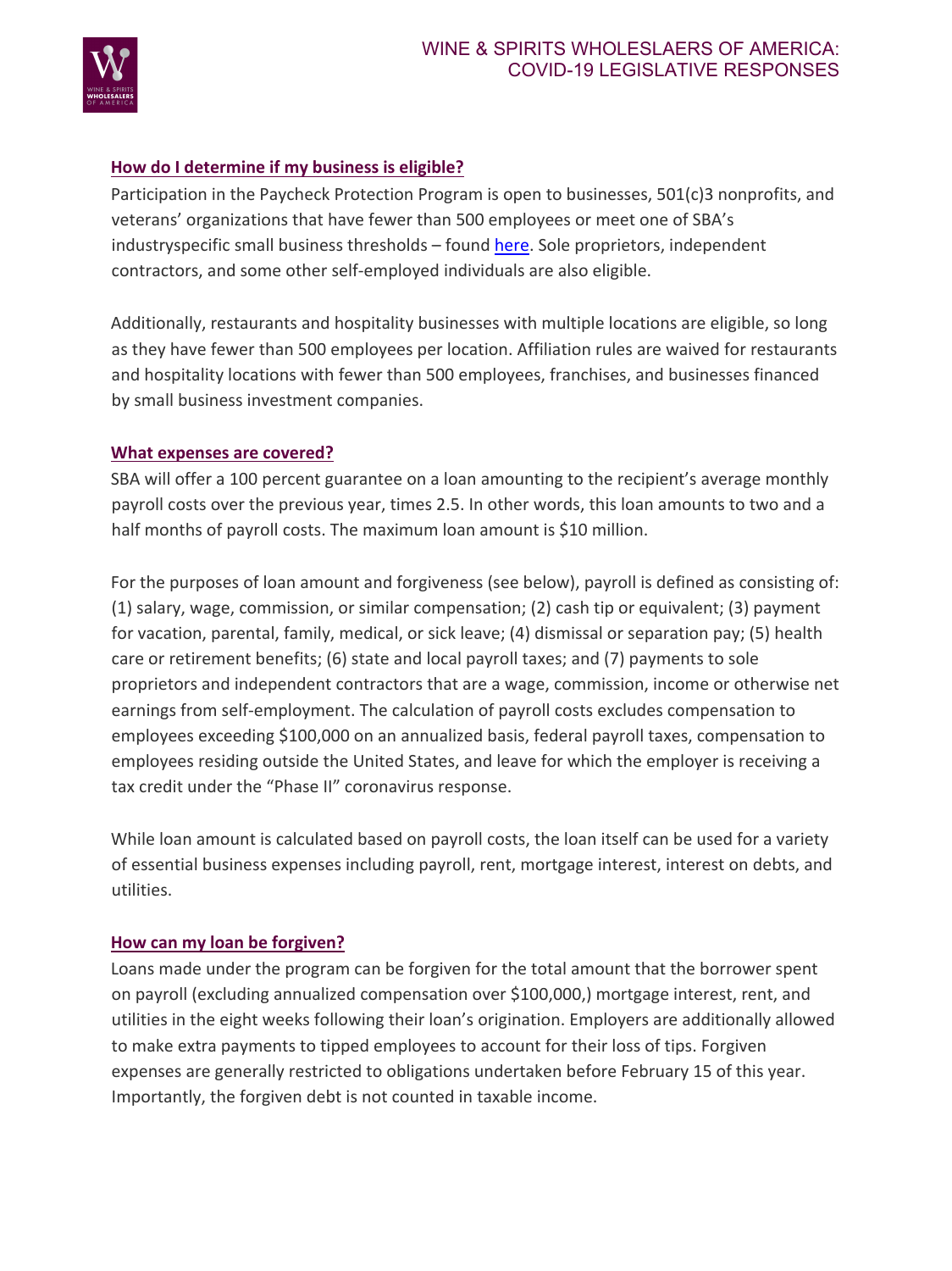

The amount of forgiveness is reduced proportionally to any reduction in the borrower's workforce, as well as any reduction in employee salary beyond 25 percent. Borrowers that have already taken action to reduce their workforce and eliminate any reduction in staff or salary through this program, however, will not be penalized. The SBA is additionally able to issue de minimis exemptions from any reduction in forgiveness.

To calculate the portion of the borrower's covered costs that will be forgiven, participants should multiply their eligible operating costs by the quotient of:

- Their average monthly number of full-time-equivalent (FTE) employees during the eight week period, and;
- The borrower's average monthly number of FTE's during their choice of two periods-February 15, 2019-June 30, 2019 or January 1, 2020-February 29, 2020.

To achieve forgiveness, a borrower submits to their lender documents including: (1) state or federal payroll documents; (2) documentation of mortgage interest, rent, or payroll expenses; (3) certification that the information is true; and (4) any other documentation that SBA determines is appropriate. The lender will then have 60 days to determine the appropriate level of forgiveness, at which point SBA would purchase and forgive the relevant amount of the initial loan.

Any portion of the loan not forgiven will remain guaranteed by SBA and have a 10-year maturity and at most a four percent interest rate. Lenders will be required to defer payment of that loan for between six months and one year, with the ultimate deferral period set by SBA.

# **How does this program interact with SBA's Economic Injury Disaster Loans (EIDL)?**

Borrowers are generally restricted from receiving an EIDL loan for the same purpose as a loan issued under this program. However, borrowers with an EIDL loan unrelated to COVID-19 are allowed to participate in the program, and to refinance their EIDL loans into Paycheck Protection loans. Any EIDL grant award provided under the bill (outlined in the following section of this memo) is subtracted from a borrower's loan forgiveness

# **How you can access it:**

Contact one of SBA's preferred lenders https://www.sba.gov/partners/lenders/microloanprogram/list-lenders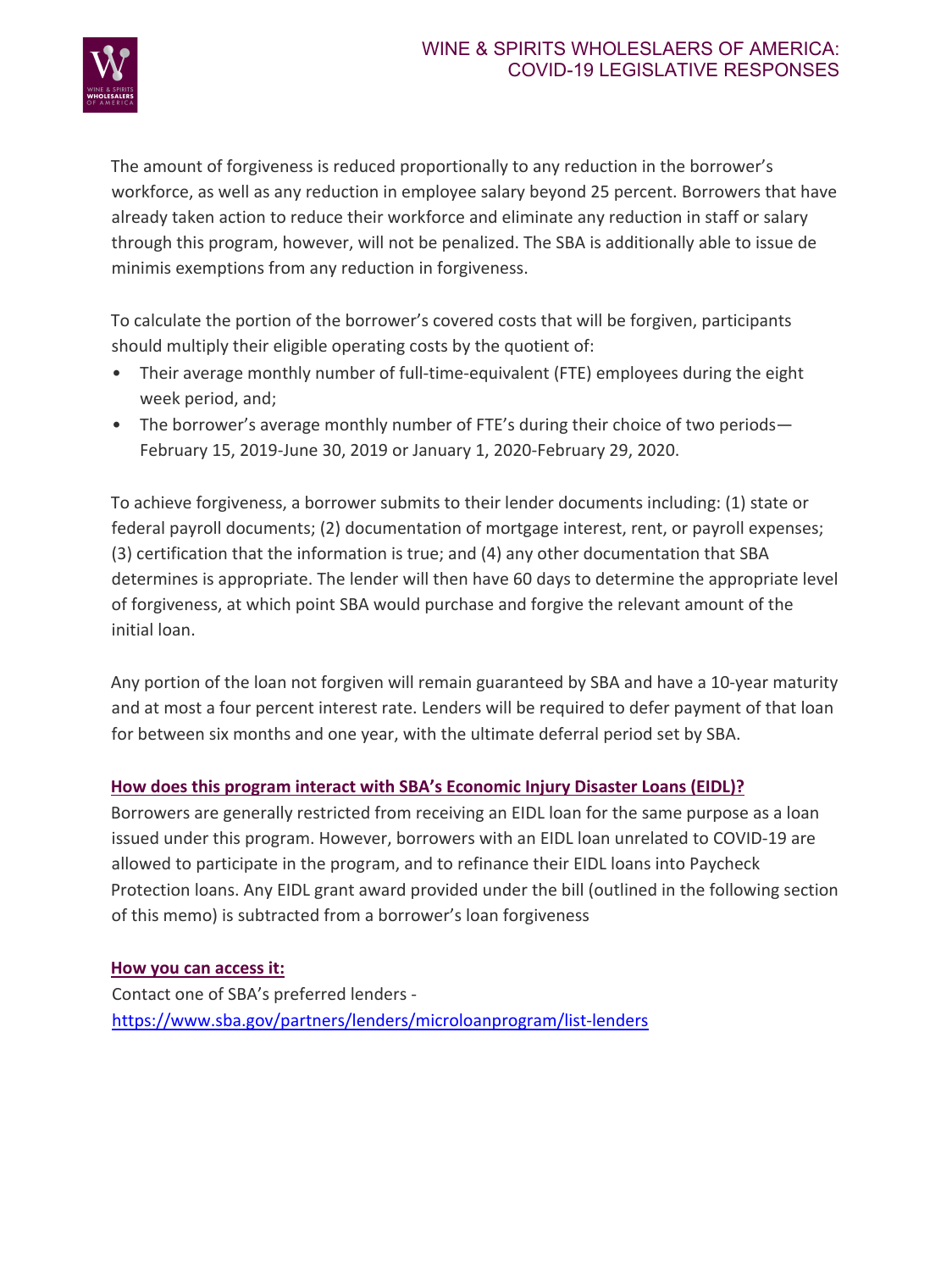

# COVID-19 LEGISLATIVE RESPONSES: EIDL LOANS AND GRANTS FAQs

In addition to the Paycheck Protection Program, the CARES Act Congress has expanded SBA's Economic Injury Disaster Loan (EIDL) Program, which traditionally provides operational liquidity to small businesses in disaster areas.

Most notably, EIDL would now provide emergency \$10,000 grants to eligible businesses. These changes are in effect through the end of the year.

## **Who is eligible for the program?**

The legislation expands eligibility for EIDL to businesses, private nonprofits, and cooperatives with fewer than 500 employees, as well as small businesses currently recognized by SBA. Independent contractors and sole proprietors are also eligible. The bill broadly expands EIDL's scope to better account for the COVID-19 outbreak by treating emergency declarations under the Stafford Act (which President Trump has already invoked) as a trigger for EIDL eligibility. During this or a similar crisis, the SBA Administrator could then, at their discretion, designate what states or subdivisions have suffered sufficient economic damage to justify small businesses in those areas receiving EIDL loans.

### **Is this a grant or a loan?**

While EIDL is traditionally a loan program, the CARES Act would provide \$10 billion for SBA to temporarily offer grants through the program. When applying for an EIDL loan, any eligible applicant could request an advance on that loan of up to \$10,000, which SBA would be obligated to fulfill within three days. While this payment is technically an advance, it explicitly does not need to be repaid, even if the applicant is denied for their loan. It is, for all intents and purposes, a grant.

### **How do I apply?**

In order to receive a grant, eligible businesses must first apply for an EIDL loan, self-certify their eligibility under penalty of perjury, and request an advance on their loan.

To streamline the disbursement of grants, the legislation waives several items normally required for the EIDL application process, including: (1) a personal guarantee on advances and loans over \$200,000; (2) the requirement that applicants have been in business for more than one year; and (3) the requirement that applicants cannot find credit elsewhere. The process is further expedited by allowing applicants with apply solely with a credit score, rather than tax documentation.